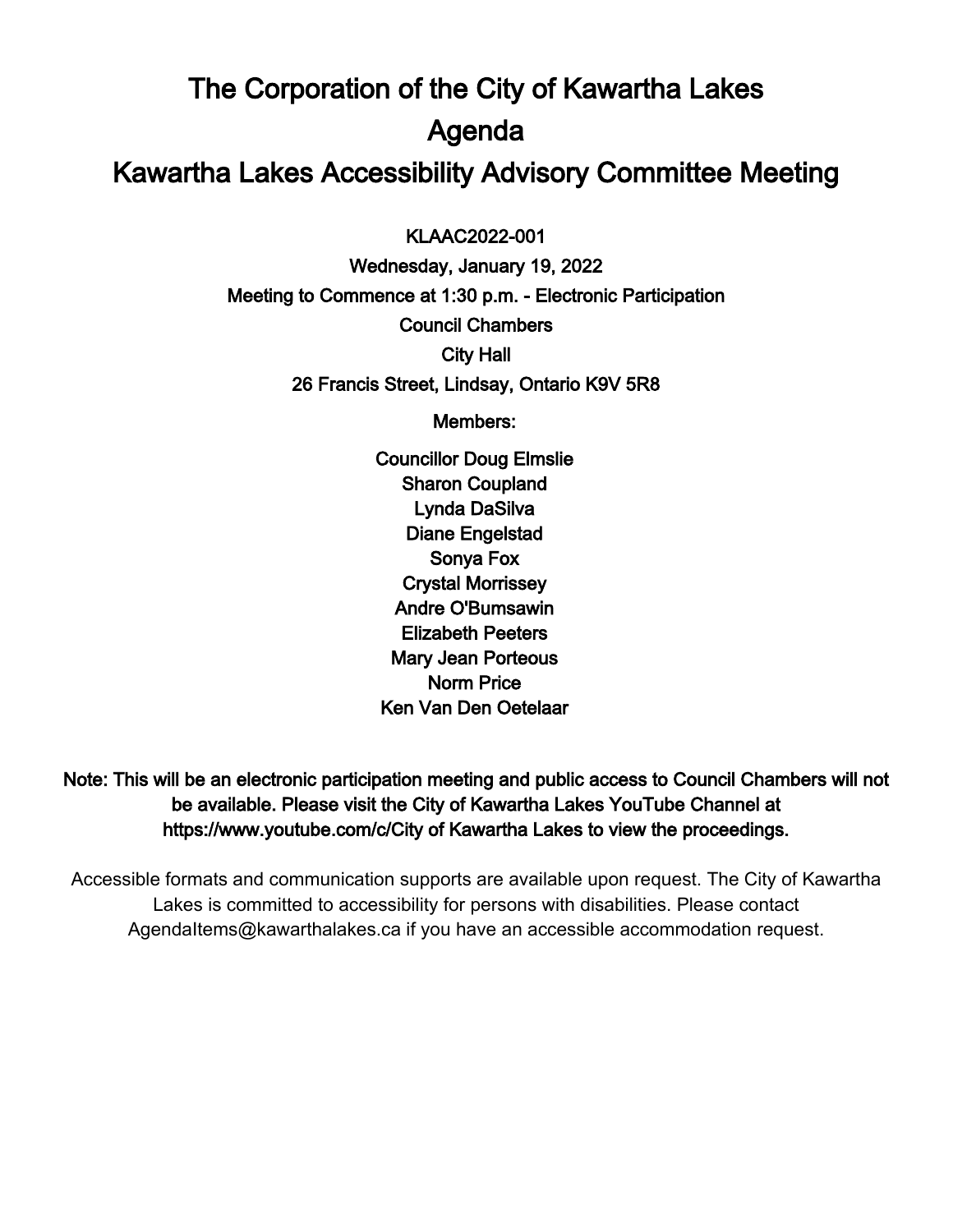## Pages

| 1.   | <b>Call to Order</b>                                                                                                                                               |         |
|------|--------------------------------------------------------------------------------------------------------------------------------------------------------------------|---------|
| 1.1. | <b>Appointment of Chair</b>                                                                                                                                        |         |
| 1.2. | Appointment of Vice-Chair                                                                                                                                          |         |
| 2.   | <b>Administrative Business</b>                                                                                                                                     |         |
| 2.1. | Adoption of Agenda                                                                                                                                                 |         |
| 2.2. | <b>Declaration of Pecuniary Interest</b>                                                                                                                           |         |
| 2.3. | Adoption of Minutes from Previous Meeting                                                                                                                          | $3 - 6$ |
|      | That the minutes of the Accessibility Advisory Committee meeting held<br>on November 17, 2021, be adopted as circulated.                                           |         |
| 3.   | <b>Deputations/Presentations</b>                                                                                                                                   |         |
| 4.   | Correspondence                                                                                                                                                     |         |
| 5.   | News/Updates from Working Groups, Staff and Council                                                                                                                |         |
| 5.1. | <b>Accessibility Officer Update</b>                                                                                                                                |         |
| 5.2. | <b>Public Awareness (Public</b><br>Education/Employment/Information&Communication)                                                                                 |         |
| 5.3. | Public Spaces (Parks, Built Environment and Transportation (Transit))                                                                                              |         |
| 5.4. | <b>Councillor's Update</b>                                                                                                                                         |         |
|      | That the reports provided under agenda items 5.1, 5.2, 5.3, and 5.4 be<br>received by Kawartha Lakes Accessibility Advisory Committee for<br>information purposes. |         |
| 6.   | <b>New or Other Business</b>                                                                                                                                       |         |
| 6.1. | Accessibility Advisory Committee 2022 Meeting Dates                                                                                                                | $7 - 7$ |
| 7.   | <b>Next Meeting</b>                                                                                                                                                |         |
| 8.   | Adjournment                                                                                                                                                        |         |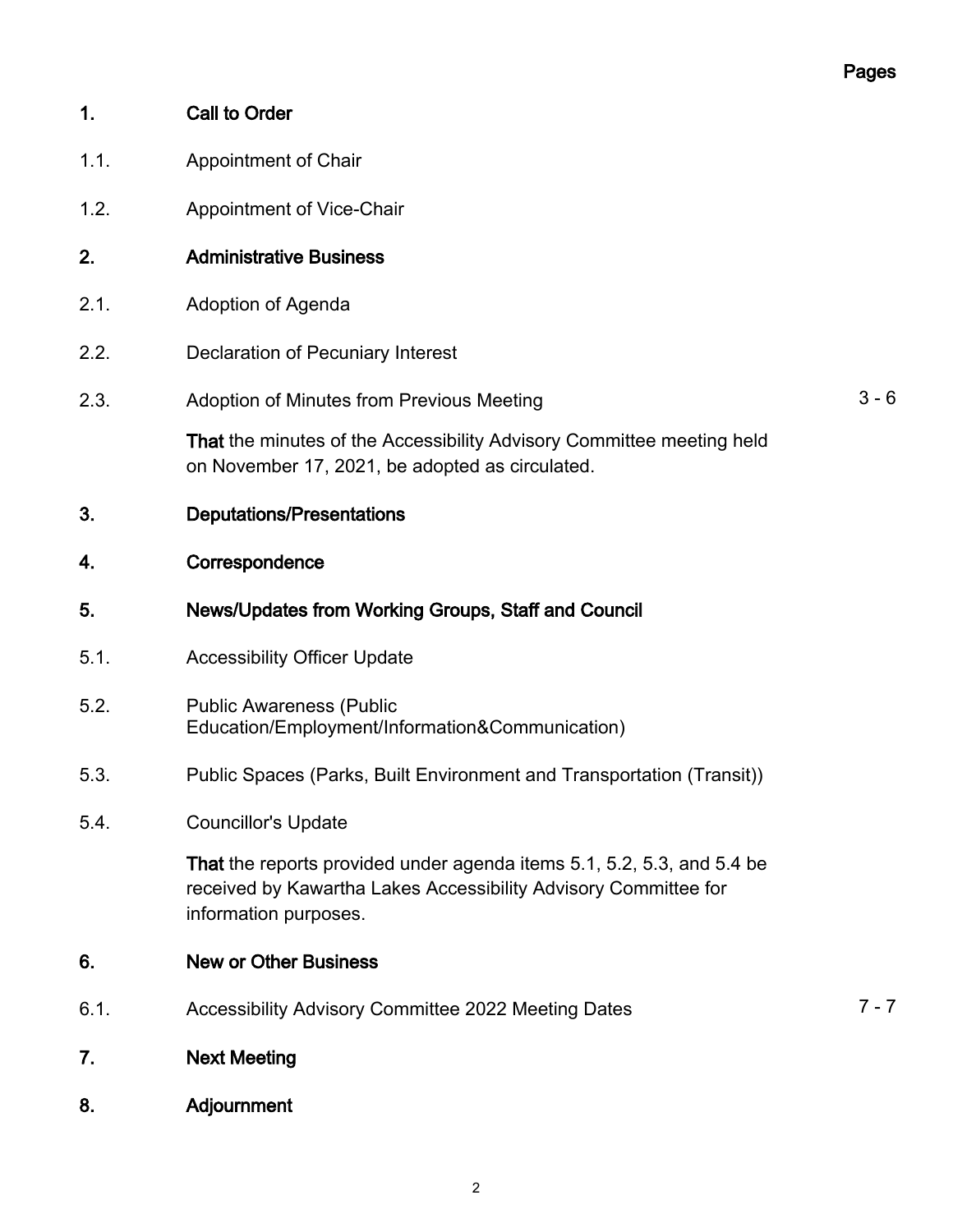# **The Corporation of the City of Kawartha Lakes Minutes**

## **Kawartha Lakes Accessibility Advisory Committee Meeting**

**KLAAC2021-008 Wednesday, November 17, 2021 1:30 P.M. Council Chambers City Hall 26 Francis Street, Lindsay, Ontario K9V 5R8**

> **Members: Councillor Elmslie Sharon Coupland Lynda DaSilva Diane Engelstad Sonya Fox Crystal Morrissey Andre O'Bumsawin Elizabeth Peeters Mary Jean Porteous Norm Price Ken Van Den Oetelaar**

**Accessible formats and communication supports are available upon request. The City of Kawartha Lakes is committed to accessibility for persons with disabilities. Please contact AgendaItems@kawarthalakes.ca if you have an accessible accommodation request.**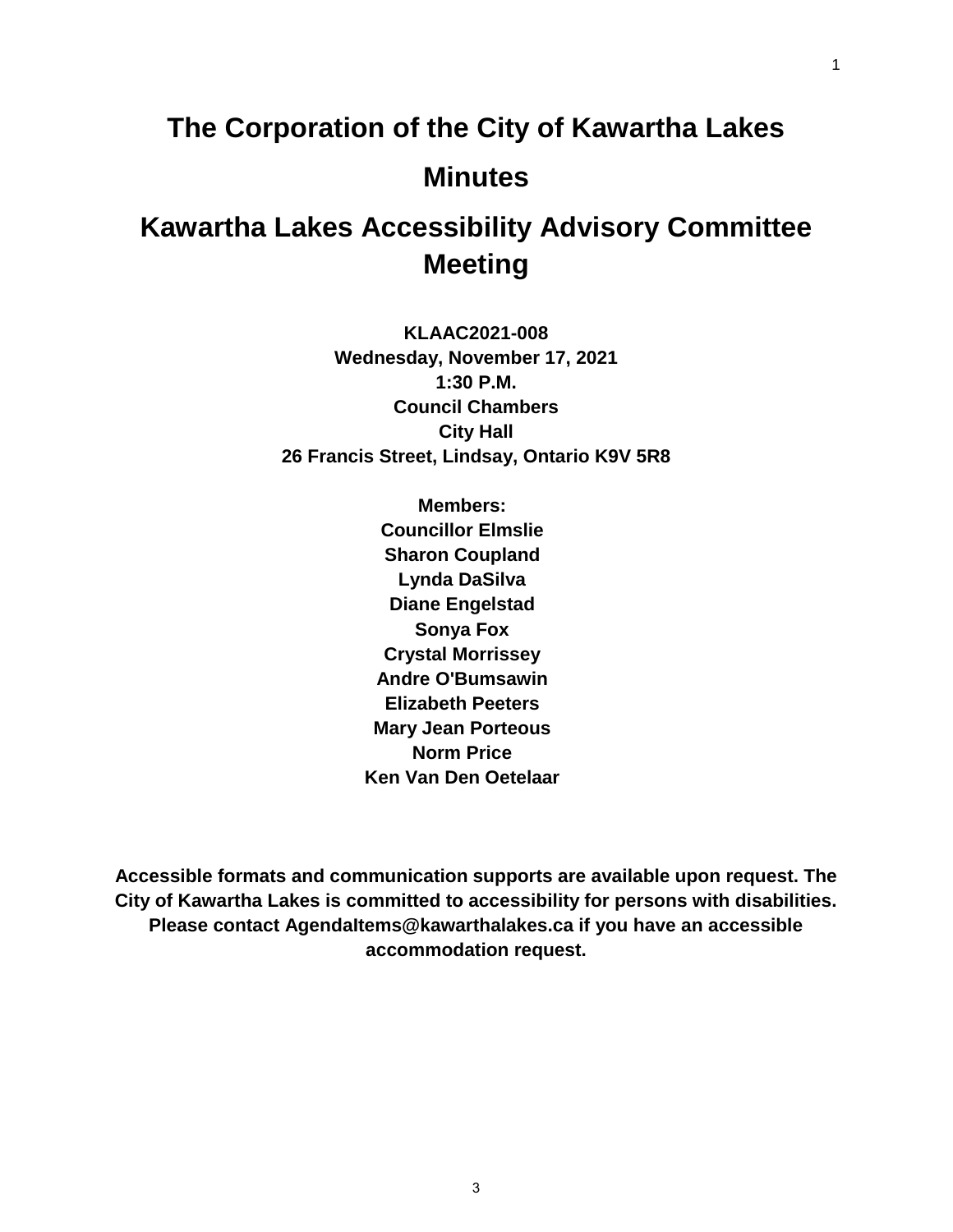#### **1. Call to Order**

Crystal Morrissey called the meeting to order at 1:32 p.m. S. Coupland, L. DaSilva, D. Engelstad, C. Morrissey, E. Peeters and M. Porteous were in attendance. A. O'Bumsawin joined at 1:40.

Accessibility Officer B. Condie and Recording Secretary K. Lewis were also in attendance.

Absent: Councillor Elmslie, S. Fox, N. Price and K. Van Den Oetelaar

#### **2. Administrative Business**

2.1 Adoption of Agenda

**KLAAC2021-031 Moved By** M. Porteous **Seconded By** S. Coupland

**That** the agenda be adopted as circulated.

#### **Carried**

2.2 Declaration of Pecuniary Interest

There were no declarations of pecuniary interest disclosed.

2.3 Adoption of Minutes from Previous Meeting

**KLAAC2021-032 Moved By** E. Peeters **Seconded By** S. Coupland

**That** the minutes of the Accessibility Advisory Committee meeting held on October 20, 2021, be adopted as circulated.

#### **Carried**

#### **3. Deputations/Presentations**

**4. Correspondence**

#### **5. News/Updates from Working Groups, Staff and Council**

5.1 Accessibility Officer Update

B. Condie provided that she has met with various staff and the Public Awareness and Public Spaces Working Groups and will defer to both groups to bring forward what they have been working on.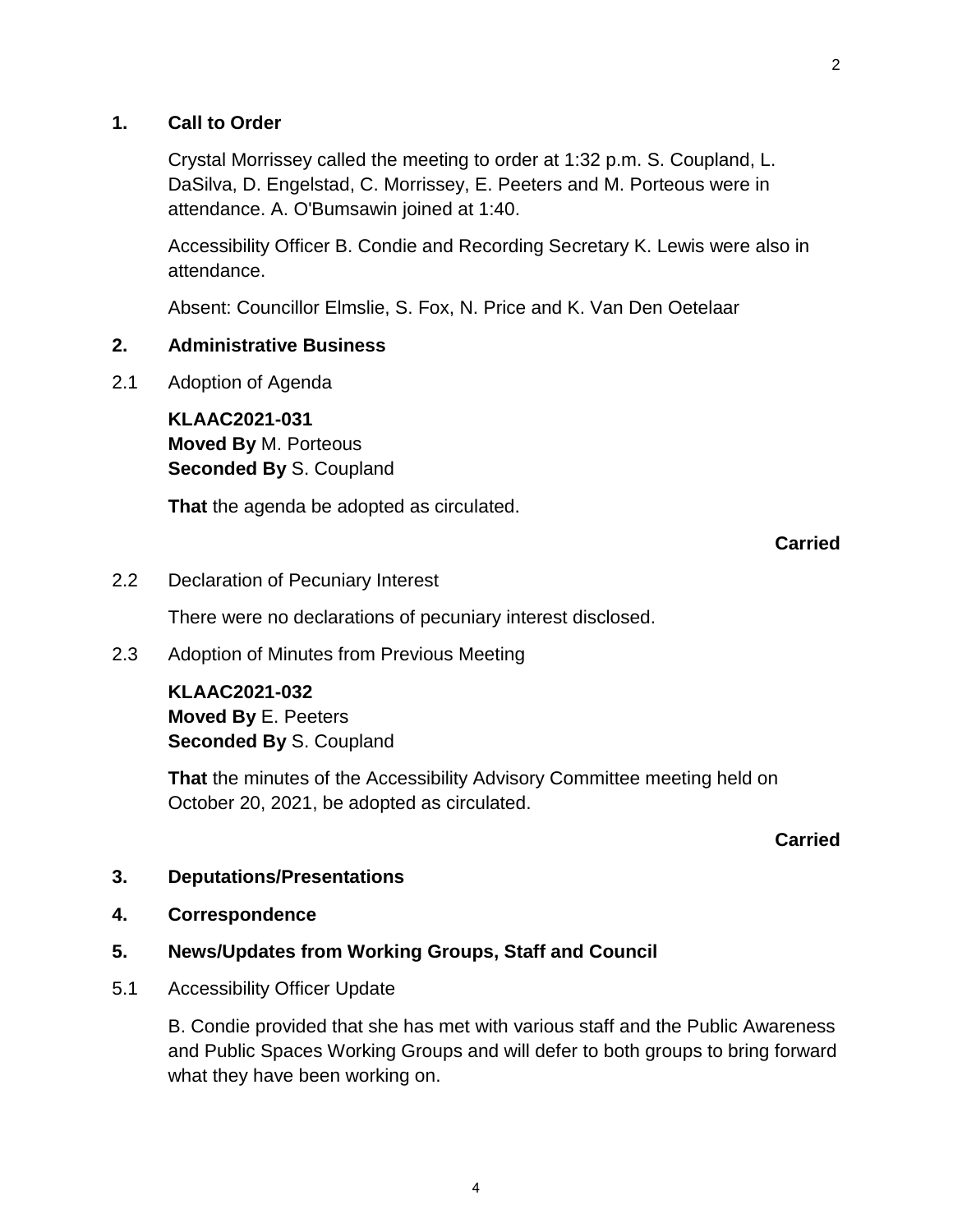#### 5.2 Public Awareness (Public Education/Employment/Information&Communication)

E. Peeters provided that the Public Awareness Working Group did meet and discussed marking International Day for People with Disabilities on December 3rd, 2021. B. Condie will prepare a Staff Communications Alert recognizing the day. The theme this year is "Beyond Covid". The group also discussed the 2022 Accessibility Awards and that they already have some nominations. A Press Release will be written inspiring people to be observant when they are out in the community during the holiday season. To be mindful of those who face accessibility challenges and those who make the extra effort to help mitigate those challenges. The release will encourage individuals to nominate these community champions for an Accessibility Awareness Recognition Award.

#### 5.3 Public Spaces (Parks, Built Environment and Transportation (Transit))

M. Porteous advised that B. Condie presented the draft site plan resource for pre-consultation to the Senior Management Team and it was well received. The resource is in draft awaiting the release of the Canada Mortgage and Housing Corporation guideline on universal design, as well as the incorporation of any comments and recommendations received from Planning staff. The working group anticipates moving the resource from draft in the first quarter of 2022. Once this is available the working group wishes to present the contents of the pre-consultation paper to Council in 2022 when reporting on the Committee accomplishments from 2021 and the suggested 2022 Workplan. The group discussed purchasing the Canadian Standards Accessible Designs for Built Environment as part of the 2021 budget. The working group also discussed the development of public education pieces, suggesting that short videos depicting "living in place" infrastructure, be explored, created and disseminated through various media avenues. N. Price advised he has been participating in the Trails Master Plan. The group also discussed the expansion of Food Basics in Lindsay along with other site plans that are under review.

5.4 Councillor's Update

Councillor Elmslie was unable to attend the meeting.

#### **KLAAC2021-033 Moved By** A. O'Bumsawin **Seconded By** S. Coupland

**That** the reports provided under agenda items 5.1, 5.2, 5.3, and 5.4 be received by Kawartha Lakes Accessibility Advisory Committee for information purposes.

#### **Carried**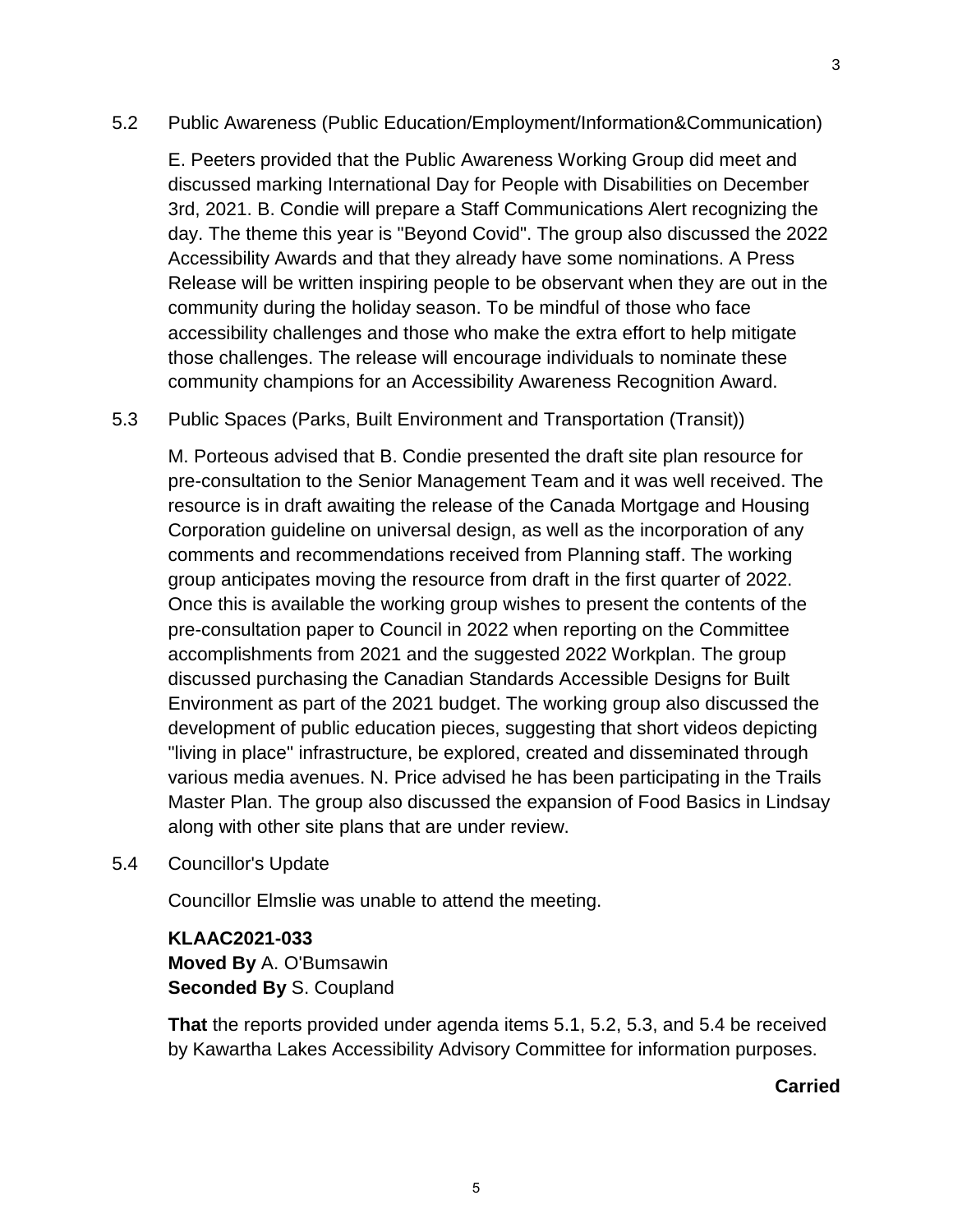#### **6. New or Other Business**

#### **7. Next Meeting**

The next meeting will be held on Wednesday, January 19th, 2021 at 1:30 p.m. The next meeting will be held electronically.

#### **8. Adjournment**

**KLAAC2021-034 Moved By** L. DaSilva **Seconded By** M. Porteous

**That** the Accessibility Advisory Committee Meeting adjourn at 2:00 p.m.

**Carried**